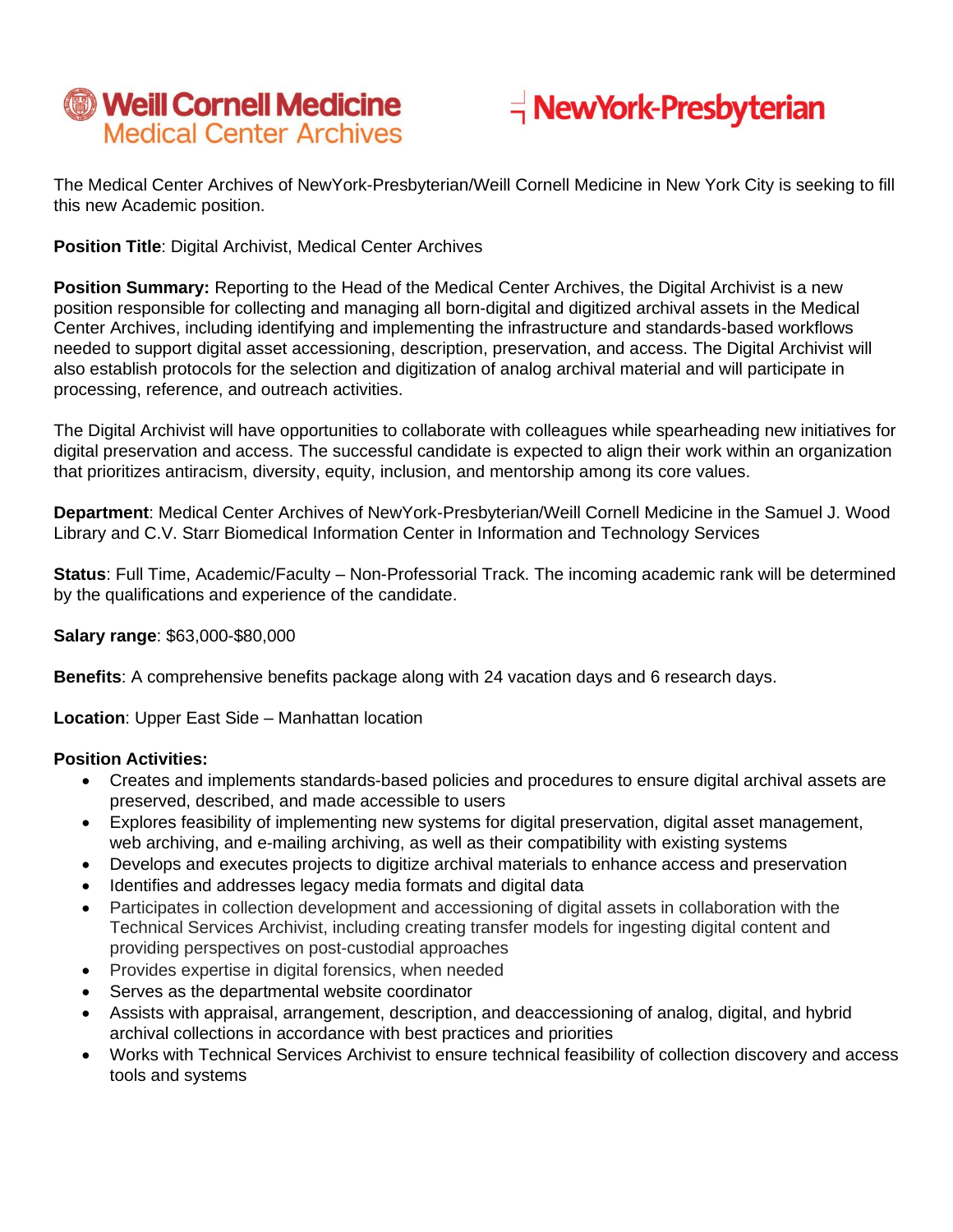- Identifies, collects, and preserves born digital content related to special projects at Weill Cornell Medicine, including the response to COVID-19
- Works with Archives leadership to identify funding opportunities and participates in relevant grant writing
- Shares in weekly reference duties
- Participates in scholarly and professional activities at a local, regional, and national level
- Supervises student interns or temporary staff, as needed
- Assists in outreach activities, as needed

## **Required Qualifications:**

- 1) Master's degree in Archives, Library Science, History, or a related field
- 2) Ability to meet requirements for appointment at the academic rank of Assistant Archivist, including a record of professional achievement in research, scholarship, and service
- 3) 3-5 years of experience in archival cataloging, digital asset management, digital preservation systems, web archiving, and working with data structure standards relevant to digital collections (including DACS, EAD, MODS, METS, XML, and PREMIS)
- 4) Demonstrates knowledge of current and emerging digital technologies and services in support of archives, experience in developing such technologies to be customer ready, and then integrating them into institutional workflows
- 5) Demonstrates excellent organizational and project management skills, strong user-service orientation, written and oral communication skills, and the ability to present data effectively
- 6) Self-motivated and an ability to work independently as well as with others in a production-oriented, collegial environment
- 7) Proficiency in the Microsoft suite, scanning applications, and cataloging systems
- 8) Possesses superior skills in problem identification, analysis, and resolution
- 9) Possesses an appropriate publication and presentation history commensurate with an academic level
- 10) Has a strong sense of mission and organizational commitment
- 11) Physical ability to lift 40 lb. boxes of records

## **Preferred Qualifications:**

- 1) Specialized relevant training
- 2) Knowledge of records management best practices
- 3) Experience with or interest in medical archives

**Working Conditions:** Position requires working in an environment where there are some physical discomforts such as dust, dirt, mold, and noise. Ability to work off-hours and weekends during rare periods of heavy work such as for emergencies as required. Travel to represent the Medical Center Archives at conferences, or to work with affiliates, may also be needed.

**Privacy Notice:** This position will have exposure and/or access to Protected Health Information (PHI) or Personally Identifiable Information (PII) as part of normal duties. Access to data within systems and historical records that contain significant portions of confidential staff or even medical records may be necessary for completion of daily tasks.

With regards to HIPAA and protection of employee, student subject, and patient privacy, it is the responsibility of each employee to limit viewing of PHI or PII to the minimum as necessary to perform assigned duties.

**To Apply:** Please email cover letter and curriculum vitae to librecruiting@med.cornell.edu with "Digital Archivist, Medical Center Archives" included in the subject line.